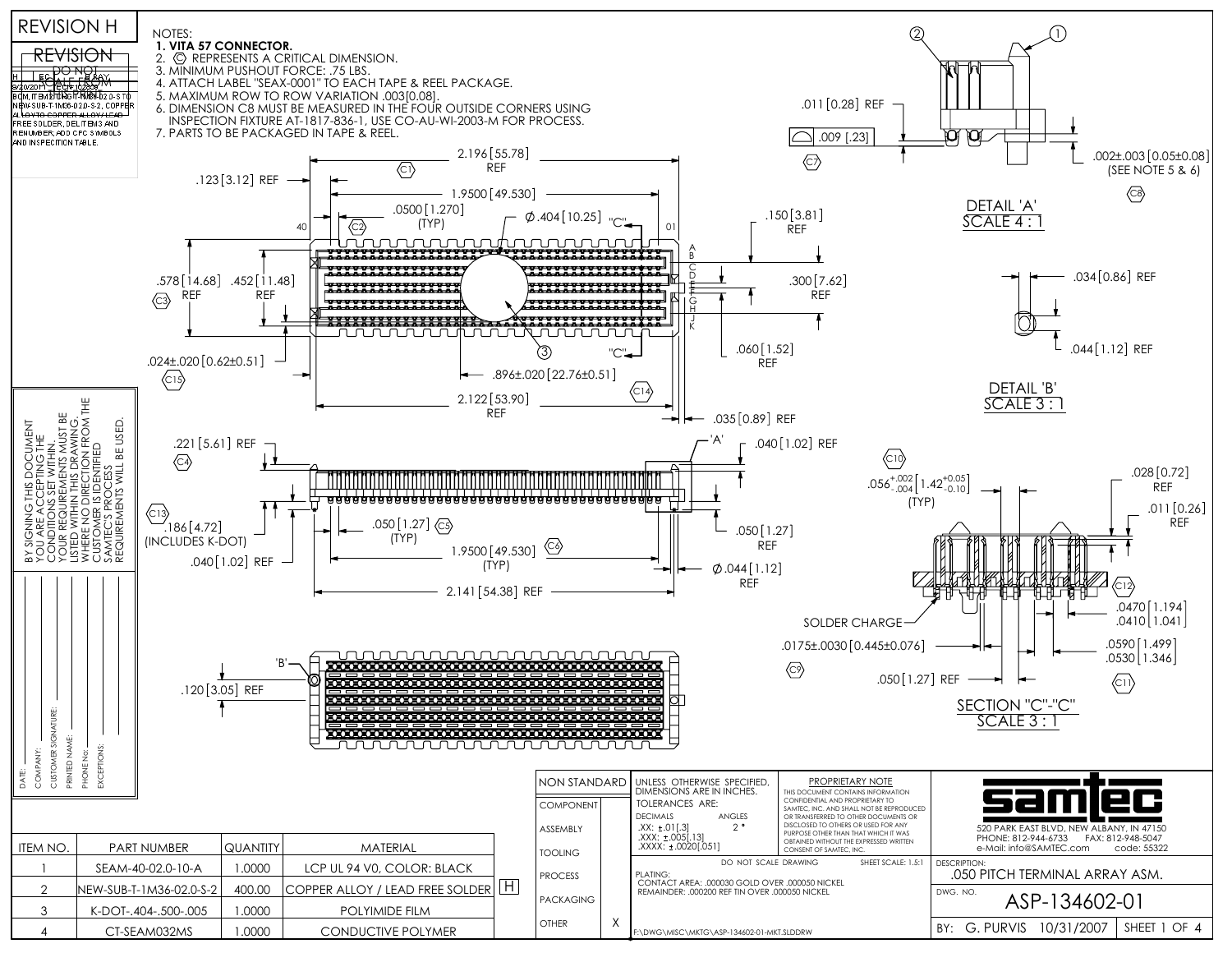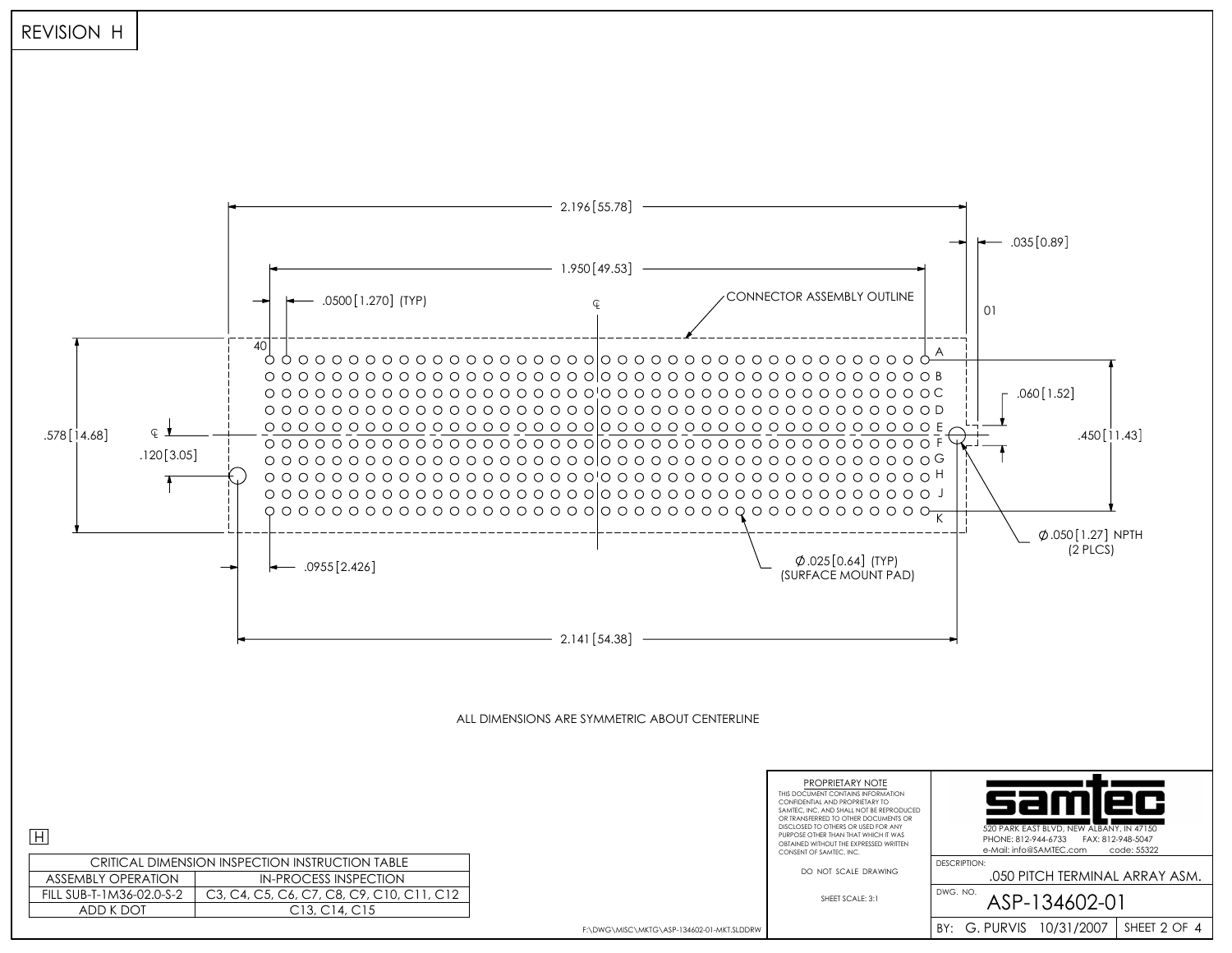

NOTES: STENCIL THICKNESS TO BE .0060[0.152].



ALL DIMENSIONS ARE SYMMETRIC ABOUT CENTERLINE.



F:\DWG\MISC\MKTG\ASP-134602-01-MKT.SLDDRW